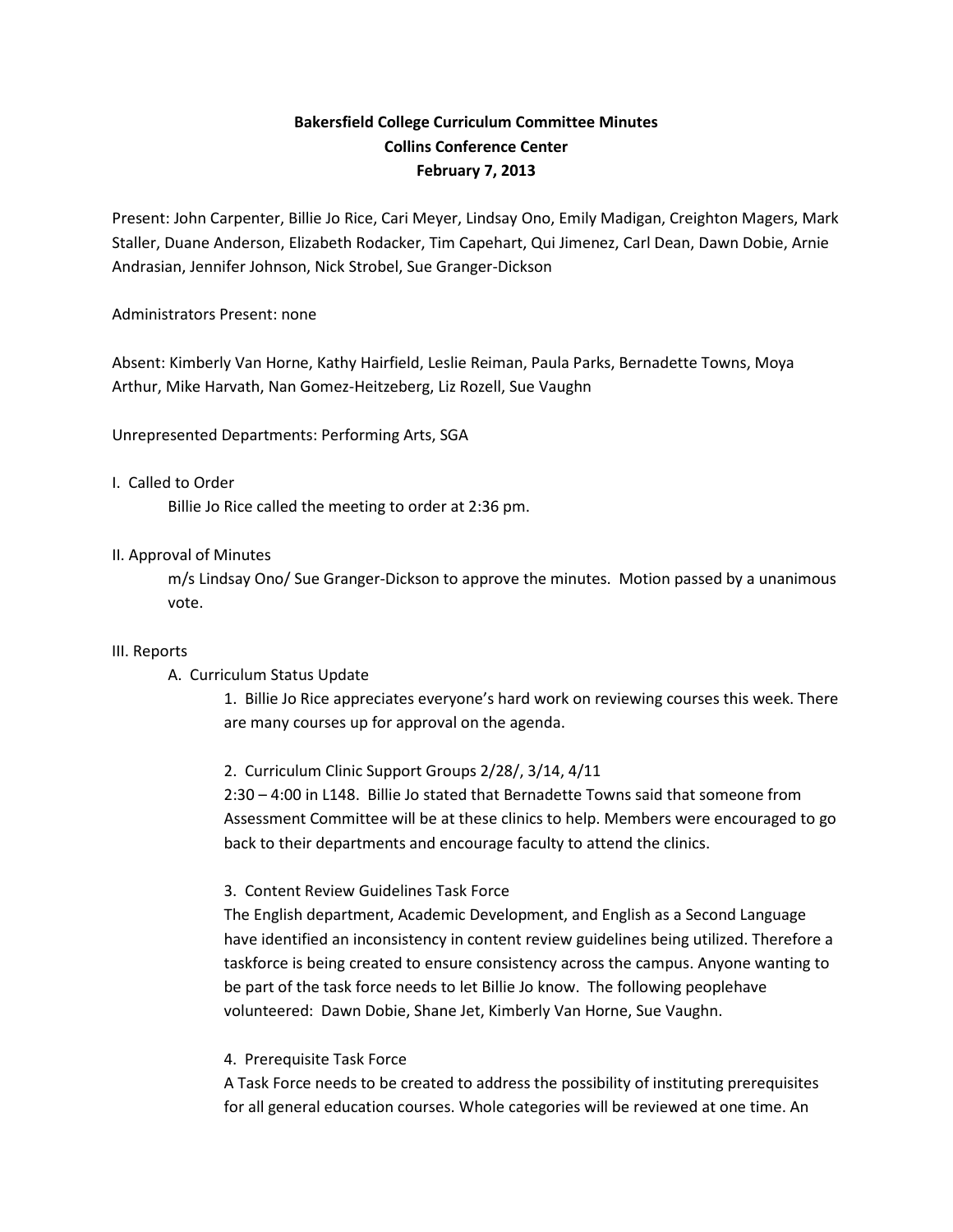assessment must be done to make sure that certain populations aren't disadvantaged because of the new pre-requisites. John Gerhold will be on the task force. Anyone wanting to be part of the task force needs to let Billie Jo know.

#### B. Articulation Officer

1. Sue Granger – Dickson reported that the CID numbers must be in the catalog as a requirement from the State Chancellor's Office. She has submitted 50 courses for CID numbers. 30 have been approved. 3 were not approved. The other 17 are either in progress or conditional. Faculty were encouraged to go to the website www.c-id.net to see if the course descriptors match their areas.

#### IV. Unfinished Business

A. BIOL B16 General Microbiology

A meeting between departments needs to be set up to discuss the prerequisites.

## V. Propose Course Revisions

m/s Sue Granger – Dickson / Lindsay Ono to take out General Education approval for BSAD B5, BSAD B40, and FORE B2 and to approve the following course revisions. Courses designated DE (Distance Ed) are requesting DE as method of instruction. The committee has considered the rigors of the DE requirements and feels these courses have met those rigors. Motion passed by a unanimous vote.

ACDV B190 Assistive Technology for Students with Disabilities AGBS B2 Agricultural Economics ANSC B83 – Introduction to Veterinary Technology – new course ANSC B84 Small Animal Disease ANSC B92 Clinical Pathology/ Vet Technology ANSC B94 Caged Birds, Laboratory, and Exotic Animal Medicine BSAD B5 Human Relations and People Skills BSAD B18 Business Law BSAD B19 Business Law: Business Entities and Estates BSAD B20 Introduction to Business -DE BSAD B40 Personal Finance - DE BSAD B43 Principles of Management BSAD B51 Business Mathematics - DE BSAD B53A Introduction to Accounting 1 - DE BSAD B53B Introduction to Accounting 2 - DE BSAD B54 Payroll Accounting BSAD B55 Computer Accounting Applications BSAD B65 Principles of Organizational Communication BSAD B252A Computer Keyboarding, Part 1 BSAD B252B Computer Keyboarding, Part 2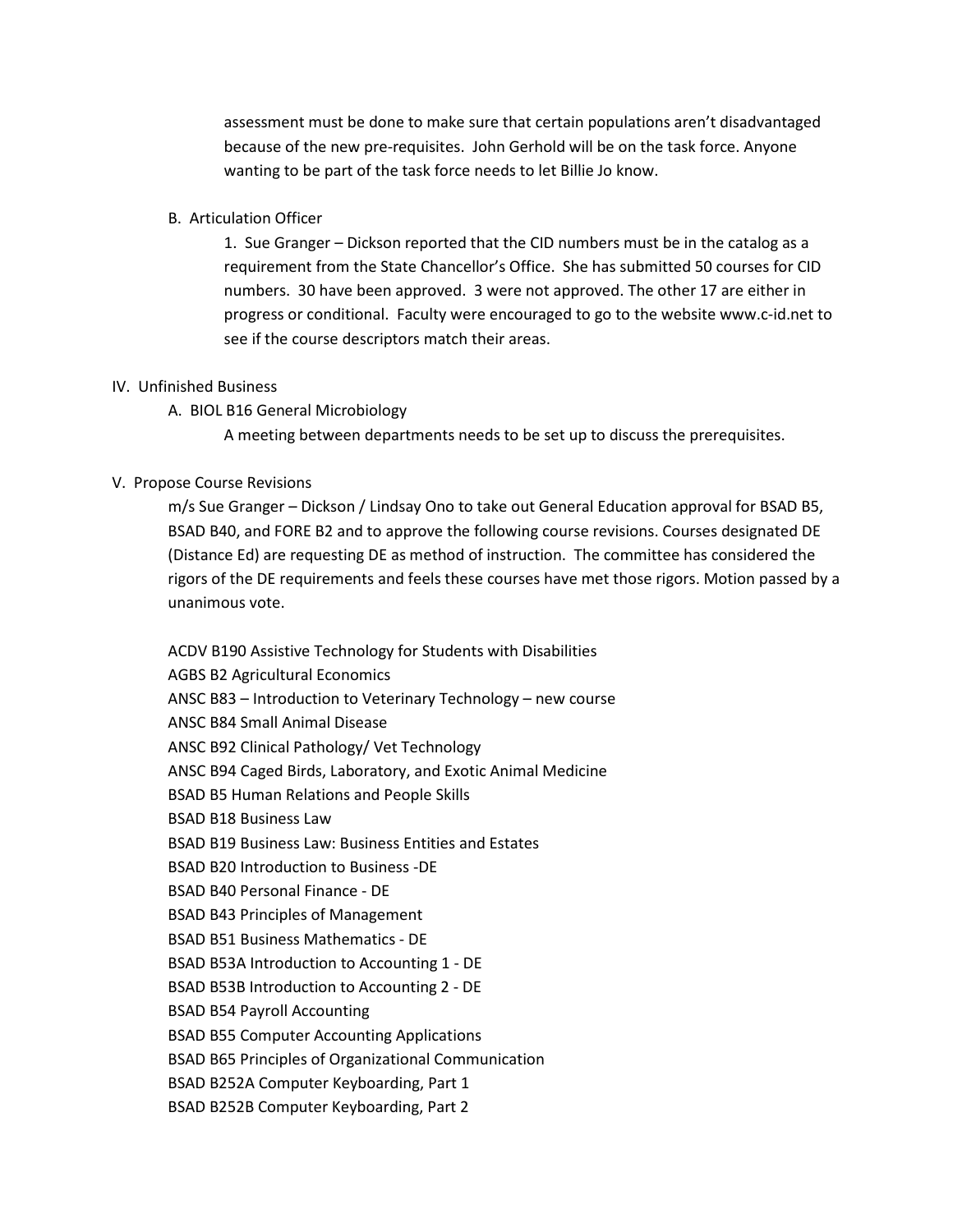BSAD B252C Computer Keyboarding, Part 3 BSAD B85 Business English BSAD B88 Office Procedures BSAD B90 Fundamentals of Retailing BSAD B91 E-Commerce - DE BSAD B253A Document Processing, Part 1 BSAD B253B Document Processing, Part 2 BSAD B253C Document Processing, Part 3 BSAD B264 Ten-Key Proficiency BSAD B280 Machine Transcription BSAD B285 Business English BSAD B287 Filing CHDV B41 Supervised Field Experience in Early Childhood Education – DE COMS B14 Introduction to Programming with Java COMS B34 SQL and Database Systems Design COMS B75C Web Programming Development: PHP - DE COMS B82 Comp TIA Networking Technologies - Network+ COMS B100 Computer Hardware Diagnostics CRPS B3 Integrated Pest Management - DE ENGL B1A Expository Composition ENGL B27 The Bible as Literature ENGR B36 Engineering Mechanics-Statics ENGR B45 Properties of Materials FIRE B2 Personal Fire Safety and Emergency Action - DE FORE B1 Introduction to Forestry FORE B2 Natural Resources FORE B3 Wildlife Management - DE FORE B4 Wildlife Law Enforcement HIST B4B European Civilization - DE HIST B20A African American History of the U.S. LIBR B55 Information Competency MEDS B60 Medical Terminology MEDS B68 Home Health Aide MUSC B21A History of Music MUSC B21B History of Music NURS B22 Pharmacology NURS B24 Obstetrics – Maternity Nursing NURS B25 Mental Health – Psychiatric Nursing - DE NURS B27 Pediatric Nursing ORNH B2 Fundamentals of Nursery Management and Plant Production ORNH B3 Landscape Installation and Maintenance ORNH B6 Ornamental Plant Identification - Ground Covers, Vines, & Dwarf Shrubs